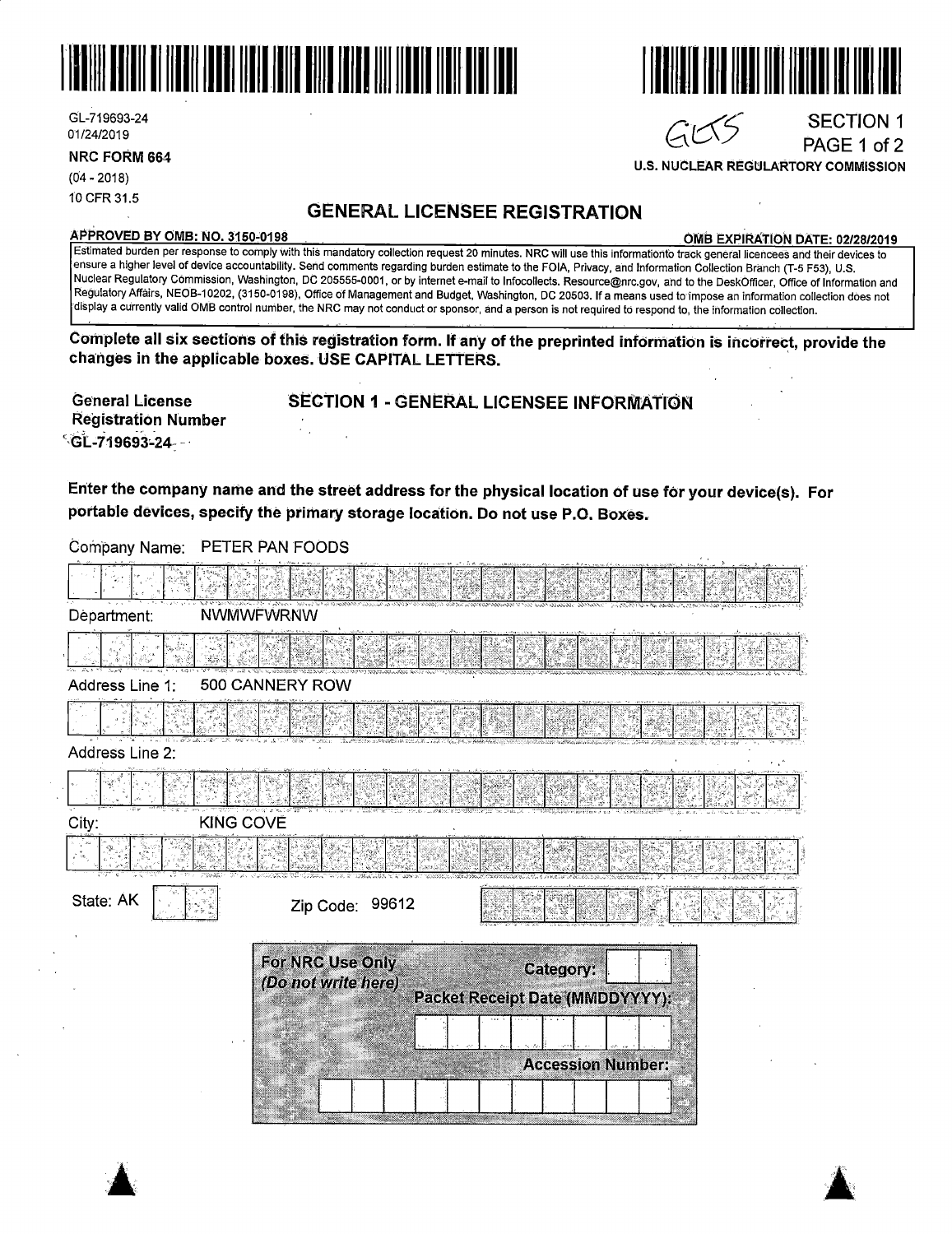

 $\sim$   $\sim$ 

 $\sim$   $\frac{1}{2}$ 

GL-719693-24 01/24/2019

k

أرجعته  $\frac{1}{2}$ 



**SECTION 1** PAGE 2 of 2

### **SECTION 1 - GENERAL LICENSEE INFORMATION (Continued)**

J.

Enter the name, telephone number and title of the person who is the responsible individual for the device(s).

| Last Name: GUFFEY                                                                       |                              |
|-----------------------------------------------------------------------------------------|------------------------------|
|                                                                                         |                              |
| First Name: GLENN                                                                       | Middle Initial:              |
|                                                                                         |                              |
| <b>Business Telephone Number:</b><br>(907) 497-2234                                     | Extension:                   |
|                                                                                         |                              |
| Title:<br><b>CURRENT SAFETY OFFICER</b>                                                 |                              |
|                                                                                         |                              |
|                                                                                         |                              |
| Enter the mailing address where correspondence regarding your device(s) should be sent. |                              |
| Department:                                                                             |                              |
|                                                                                         |                              |
|                                                                                         |                              |
| 500 CANNERY ROW<br>Address Line 1:                                                      |                              |
|                                                                                         |                              |
| Address Line 2:                                                                         |                              |
|                                                                                         |                              |
| City:<br><b>KING COVE</b>                                                               |                              |
|                                                                                         |                              |
| ابوس مهابه شبينه<br>State: AK<br>Zip Code: 99612                                        | फिल अक्टोबोलेट ने इस दिखाएँ। |
|                                                                                         |                              |
|                                                                                         |                              |
|                                                                                         |                              |
|                                                                                         |                              |
|                                                                                         |                              |
|                                                                                         |                              |
|                                                                                         |                              |
|                                                                                         |                              |
|                                                                                         |                              |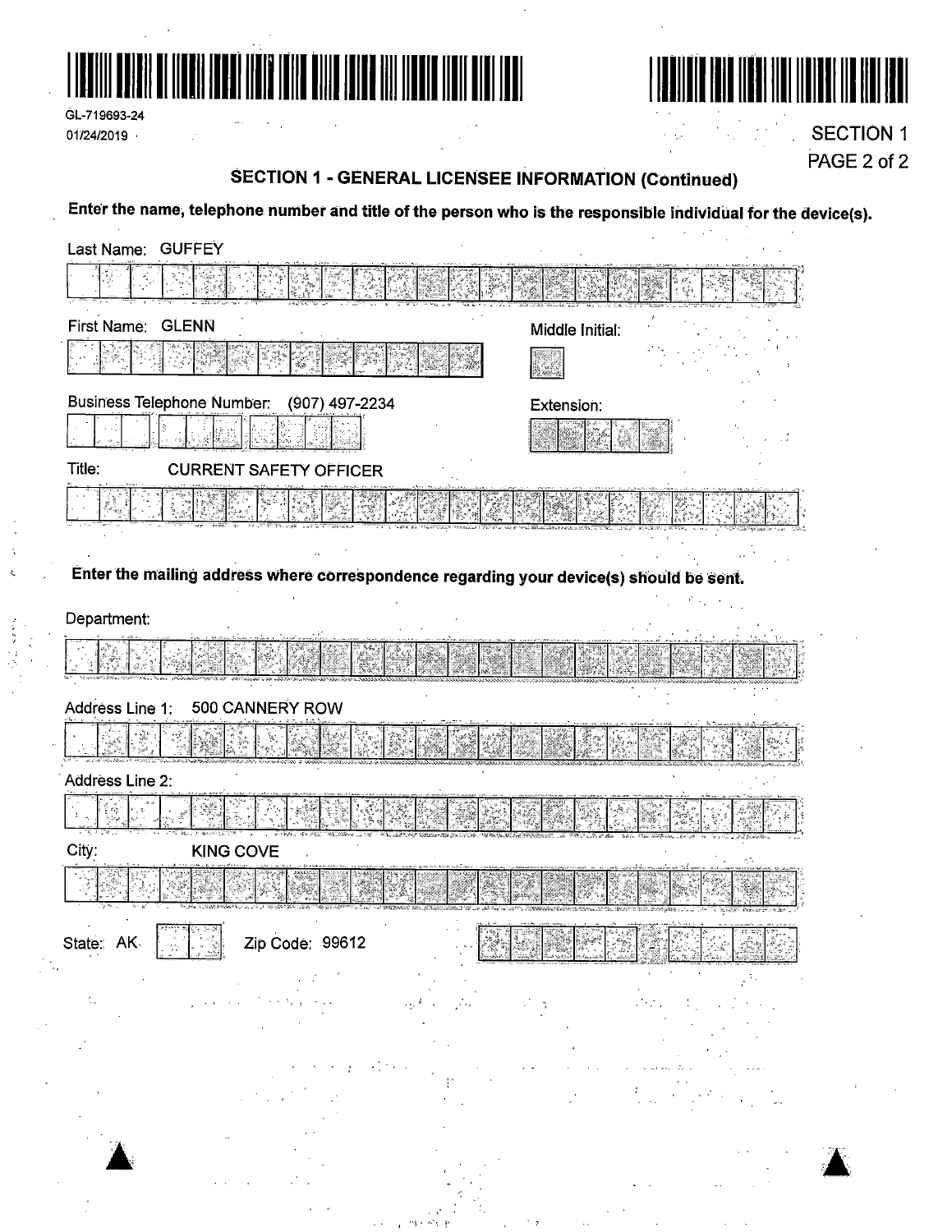| GL-719693-24<br>01/24/2019               |                  | SECTION 2 - DEVICES SUBJECT TO REGISTRATION                                                   |                                                           | SECTION 2              |
|------------------------------------------|------------------|-----------------------------------------------------------------------------------------------|-----------------------------------------------------------|------------------------|
|                                          |                  | Our records indicate that you have these devices. Please updtae the information as necessary. |                                                           | PAGE 1 of 3            |
| <b>NRC Device Key</b>                    | 835979           | (Internal Control Number)                                                                     |                                                           |                        |
| Distributor/Dustributed By:              |                  | Berthold Technologies U.S.A., LLC                                                             |                                                           |                        |
|                                          |                  |                                                                                               |                                                           |                        |
| Distributor License Number:              | R-01082-B23      |                                                                                               |                                                           |                        |
| Manufacturer name:                       |                  | BERTHOLD TECHNOLOGIES U.S.A., LLC                                                             |                                                           |                        |
|                                          |                  |                                                                                               |                                                           |                        |
| Device Model (Not Source Model): LB 300L |                  |                                                                                               |                                                           |                        |
|                                          |                  |                                                                                               |                                                           |                        |
| Device Serial Number:                    | 17729-1361-10014 |                                                                                               |                                                           |                        |
|                                          |                  |                                                                                               |                                                           |                        |
| <b>Transfer Date:</b><br>03/18/2015      |                  |                                                                                               |                                                           |                        |
|                                          |                  |                                                                                               | Not in possession of device (Also<br>complete Section 4.) |                        |
| <b>MM</b><br><b>DD</b>                   | <b>YYYY</b>      |                                                                                               |                                                           |                        |
| Isotope (e.g. AM241)                     |                  |                                                                                               |                                                           |                        |
| CO60                                     |                  | Activity (e.g. 1005) -<br>2.243                                                               |                                                           | Unit (e.g. mCi)<br>mCi |
|                                          |                  |                                                                                               |                                                           |                        |
|                                          |                  |                                                                                               |                                                           |                        |
| 2                                        |                  |                                                                                               |                                                           |                        |
|                                          |                  |                                                                                               |                                                           |                        |
| - 3                                      |                  |                                                                                               |                                                           |                        |
|                                          |                  |                                                                                               |                                                           |                        |
| 4                                        |                  |                                                                                               |                                                           |                        |
|                                          |                  |                                                                                               |                                                           |                        |
| 5                                        |                  |                                                                                               |                                                           |                        |
|                                          |                  |                                                                                               |                                                           |                        |
| 6                                        |                  |                                                                                               |                                                           |                        |
|                                          |                  |                                                                                               |                                                           |                        |
|                                          |                  |                                                                                               |                                                           |                        |
|                                          |                  |                                                                                               |                                                           |                        |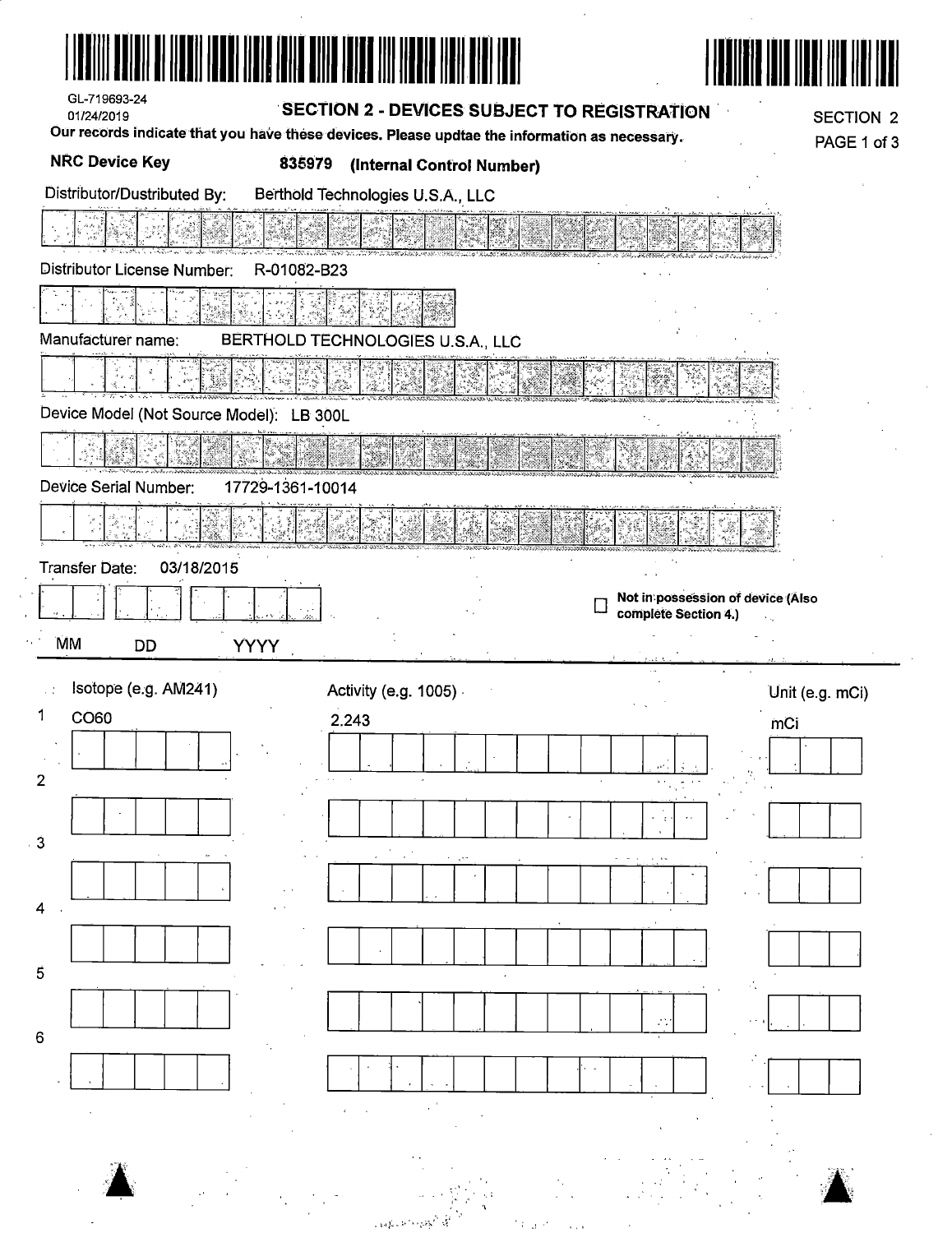| GL-719693-24<br>01/24/2019               |                  | <b>SECTION 2 - DEVICES SUBJECT TO REGISTRATION</b>                                            |                                                           | <b>SECTION 2</b> |
|------------------------------------------|------------------|-----------------------------------------------------------------------------------------------|-----------------------------------------------------------|------------------|
| <b>NRC Device Key</b>                    | 835981           | Our records indicate that you have these devices. Please updtae the information as necessary. |                                                           | PAGE 2 of 3      |
| Distributor/Dustributed By:              |                  | (Internal Control Number)<br>Berthold Technologies U.S.A., LLC                                |                                                           |                  |
|                                          |                  |                                                                                               |                                                           |                  |
| Distributor License Number:              | R-01082-B23      |                                                                                               |                                                           |                  |
|                                          |                  |                                                                                               |                                                           |                  |
| Manufacturer name:                       |                  | BERTHOLD TECHNOLOGIES U.S.A., LLC                                                             |                                                           |                  |
|                                          |                  |                                                                                               |                                                           |                  |
| Device Model (Not Source Model): LB 300L |                  |                                                                                               |                                                           |                  |
|                                          |                  |                                                                                               |                                                           |                  |
| Device Serial Number:                    | 15951-1014-10002 |                                                                                               |                                                           |                  |
|                                          |                  |                                                                                               |                                                           |                  |
| 03/18/2015<br>Transfer Date:             |                  |                                                                                               |                                                           |                  |
|                                          |                  |                                                                                               | Not in possession of device (Also<br>complete Section 4.) |                  |
|                                          |                  |                                                                                               |                                                           |                  |
| MM<br><b>DD</b>                          | <b>YYYY</b>      |                                                                                               |                                                           |                  |
| Isotope (e.g. AM241)                     |                  | Activity (e.g. 1005)                                                                          |                                                           | Unit (e.g. mCi)  |
| 1<br>CO60                                | 3.595            |                                                                                               | mCi                                                       |                  |
|                                          |                  |                                                                                               |                                                           |                  |
| 2                                        |                  |                                                                                               |                                                           |                  |
| 3                                        |                  |                                                                                               |                                                           |                  |
|                                          |                  |                                                                                               |                                                           |                  |
| 4                                        |                  |                                                                                               |                                                           |                  |
|                                          |                  |                                                                                               |                                                           |                  |
| 5                                        |                  |                                                                                               |                                                           |                  |
| 6                                        |                  |                                                                                               |                                                           |                  |
|                                          |                  |                                                                                               |                                                           |                  |
|                                          |                  |                                                                                               |                                                           |                  |
|                                          |                  |                                                                                               |                                                           |                  |
|                                          |                  |                                                                                               |                                                           |                  |

 $\sim 10^6$ 

 $\frac{1}{2}$ 

| <br>t |   |  |
|-------|---|--|
| ÿ.    |   |  |
| ă.    |   |  |
|       |   |  |
|       |   |  |
|       | ٦ |  |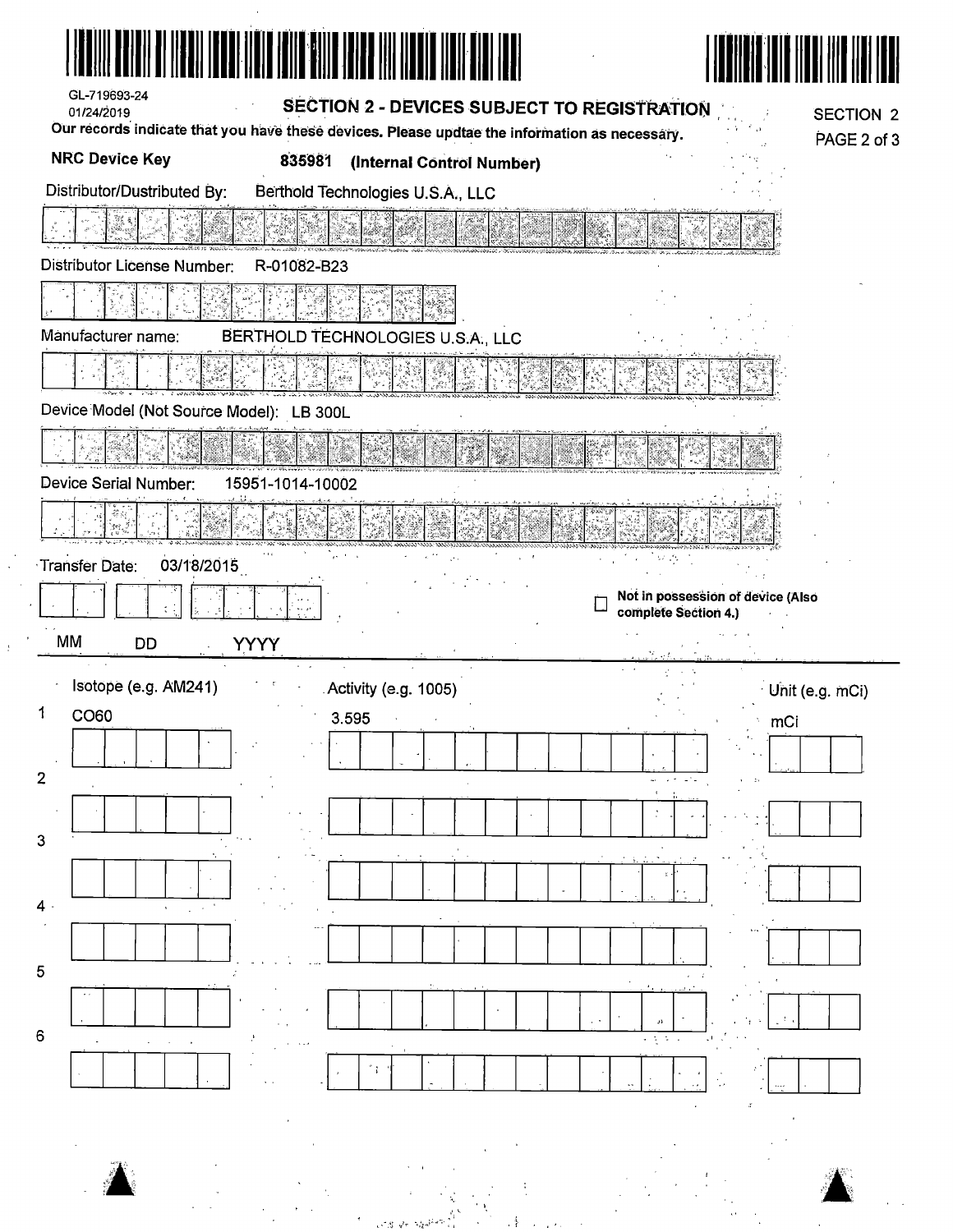| ZI ITENTI TENET ITETE TOITE RITTE TOINE TIIT TARET RITTE                                      |                                   |
|-----------------------------------------------------------------------------------------------|-----------------------------------|
| GL-719693-24<br><b>SECTION 2 - DEVICES SUBJECT TO REGISTRATION</b><br>01/24/2019              | <b>SECTION 2</b>                  |
| Our records indicate that you have these devices. Please updtae the information as necessary. | PAGE 3 of 3                       |
| <b>NRC Device Key</b><br>835982<br>(Internal Control Number)                                  |                                   |
| Distributor/Dustributed By:<br>Berthold Technologies U.S.A., LLC                              |                                   |
|                                                                                               |                                   |
| Distributor License Number:<br>R-01082-B23                                                    |                                   |
|                                                                                               |                                   |
| Manufacturer name:<br>BERTHOLD TECHNOLOGIES U.S.A., LLC                                       |                                   |
|                                                                                               |                                   |
| Device Model (Not Source Model): LB 300L                                                      |                                   |
|                                                                                               |                                   |
| Device Serial Number:<br>15951-1289-10014                                                     |                                   |
|                                                                                               |                                   |
| 03/18/2015<br>Transfer Date:                                                                  |                                   |
|                                                                                               | Not in possession of device (Also |
| complete Section 4.)<br><b>YYYY</b><br>MM<br><b>DD</b>                                        |                                   |
|                                                                                               |                                   |
| Isotope (e.g. AM241)<br>Activity (e.g. 1005)<br>$\Gamma$<br>tij u<br>CO60<br>1.946            | Unit (e.g. mCi)<br>mĈi            |
|                                                                                               |                                   |
|                                                                                               |                                   |
| $\mathbf{2}$                                                                                  |                                   |
|                                                                                               |                                   |
| 3                                                                                             |                                   |
|                                                                                               |                                   |
| $4 -$                                                                                         |                                   |
|                                                                                               |                                   |
| 5                                                                                             |                                   |
| $6\phantom{1}6$                                                                               |                                   |
|                                                                                               |                                   |
|                                                                                               |                                   |
|                                                                                               |                                   |
|                                                                                               |                                   |

 $\mathcal{A}^{\mathcal{A}}$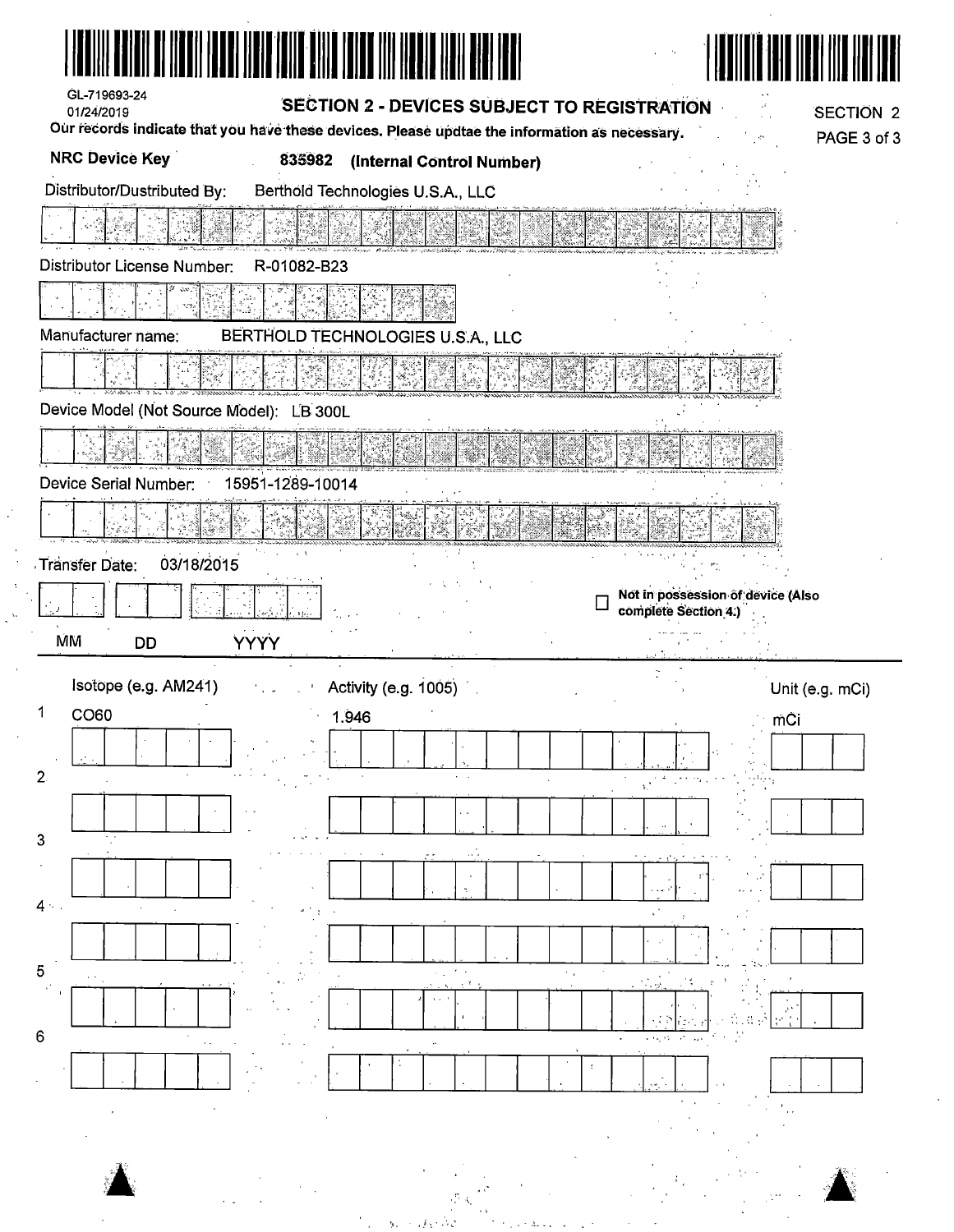

GL-719693-24 01/24/2019

#### **SECTION 5 - CERTIFICATION**



**SECTION 5** 

PAGE 1 of 1

I hereby certify that:

- Α. All information contained in this registration is true and complete to the best of my knowledge and belief.
- $B^{\prime}$ A physical inventory of the devices subject to registration has been completed, and the device information on this form has been checked against the device labeling.
- C. I am aware of the requirements of the general license, provided in 10 CFR 31.5. (Copied of applicable regulations may be viewed at the NRC website at:

http://www.nrc.gov/reading-rm/doc-collections/cfr)

 $2/28/2019$ 

SIGNATURE - RESPONSIBLE INDIVIDUAL (Listed in Section 1)

**DATE** 

WARNING: FALSE STATEMENTS MAY BE SUBJECT TO CIVIL AND/OR CRIMINAL PENALTIES. NRC REGULATIONS REQUIRE THAT SUBMISSIONS TO THE NRC BE COMPLETE AND ACCURATE IN ALL MATERIAL ASPECTS. 10 U.S.C SECTION 1001 MAKES IT A CRIMINAL OFFENSE TO MAKE A WILLFULLY WRONG STATEMENT OR REPRESENTATION TO ANY DEPARTMENT OR AGENCY OF THE UNITED STATES AS TO ANY MATTER IN ITS JURISDICTION.